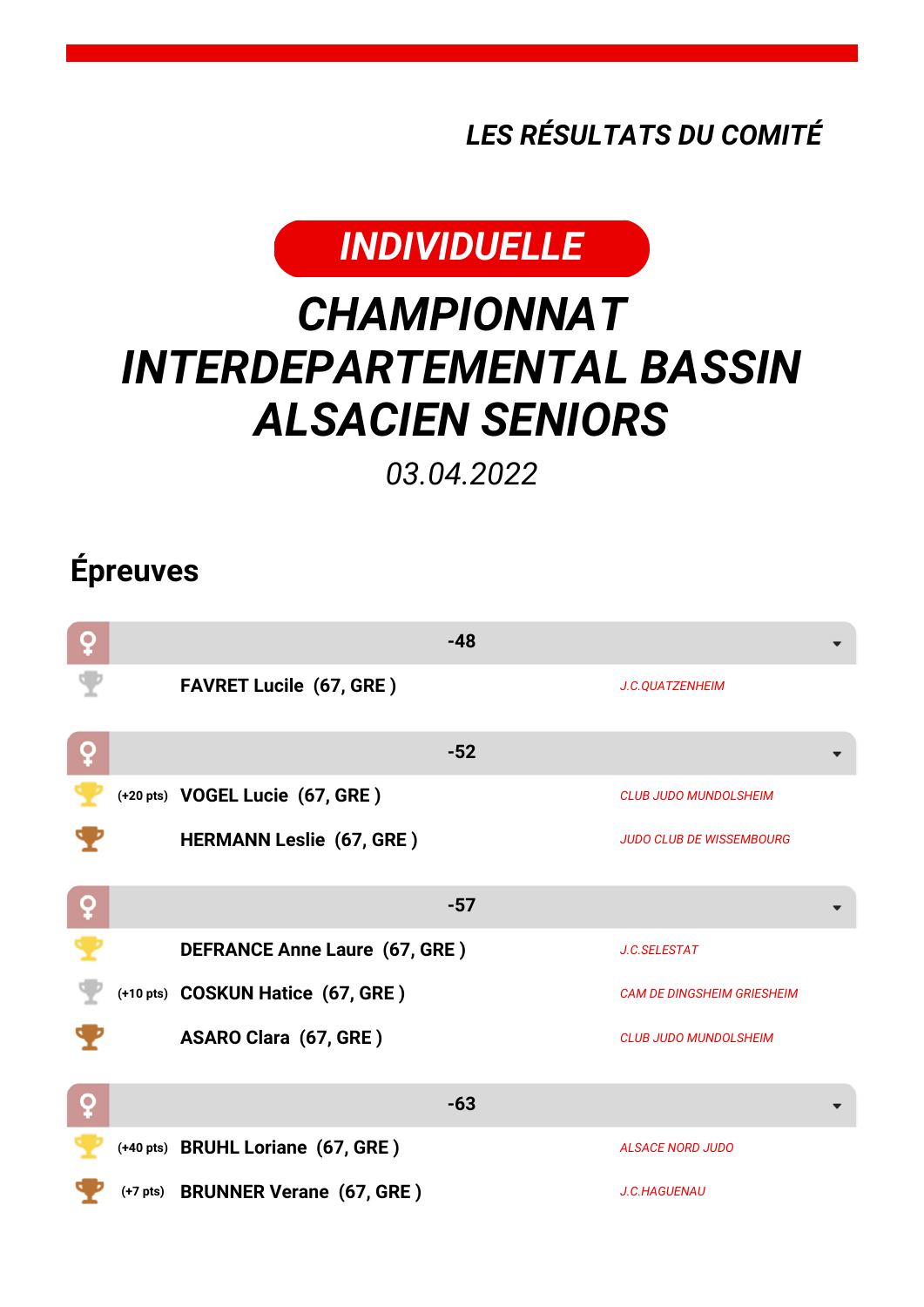| 5         | LORENTZ Oceane (67, GRE)            |       | <b>J.C.SAVERNE</b>                   |
|-----------|-------------------------------------|-------|--------------------------------------|
| 5         | <b>MAHLER Pauline (67, GRE)</b>     |       | <b>J.C.SAVERNE</b>                   |
| Q         |                                     | $-70$ |                                      |
|           | (+10 pts) SPOHR Clara (67, GRE)     |       | <b>ALSACE NORD JUDO</b>              |
|           | (+30 pts) AKALIN Zeynep (67, GRE)   |       | <b>ASOR SCHILTIGHEIM</b>             |
|           | (+10 pts) MAUPOUX Alexine (67, GRE) |       | <b>ASOR SCHILTIGHEIM</b>             |
| 4         | <b>BOUSSIRON Lydie (67, GRE)</b>    |       | <b>JC KRAUTERGERSHEIM</b>            |
| 5         | <b>SCHAEFFER Eve (67, GRE)</b>      |       | J.C.QUATZENHEIM                      |
| ò         |                                     | $-78$ |                                      |
|           | <b>BORD Nadine (67, GRE)</b>        |       | <b>JC EDMOND VOLLMER LAUTERBOURG</b> |
|           | <b>DROUIN Eloise (67, GRE)</b>      |       | A.M. DU PAYS DE LA MOSSIG            |
|           |                                     |       |                                      |
| ò         |                                     | $+78$ |                                      |
|           | <b>BARTHEL Amandine (67, GRE)</b>   |       | <b>ARTS MARTIAUX D ESCHAU</b>        |
| $\bullet$ |                                     | -60   |                                      |
|           | MOSA Samy (67, GRE)                 |       | <b>J.C.HAGUENAU</b>                  |
|           | FERREIRA Yoann (67, GRE)            |       | J.C.QUATZENHEIM                      |
| 5         | <b>FLORENTIN Loic (67, GRE)</b>     |       | <b>CLUB JUDO JUJITSU DUPPIGHEIM</b>  |
| Ø         |                                     | $-66$ |                                      |
|           | (+14 pts) LAVOIE Lionel (67, GRE)   |       | <b>JUDO CLUB OBERNAI</b>             |
|           | (+10 pts) REGO Tomas (67, GRE)      |       | A.M. DU PAYS DE LA MOSSIG            |
| 5         | <b>ANDRES Lenny (67, GRE)</b>       |       | <b>J.C.SAVERNE</b>                   |
| 5         | KLING Alexandre (67, GRE)           |       | <b>CTRE JUDO HERRLISHEIM</b>         |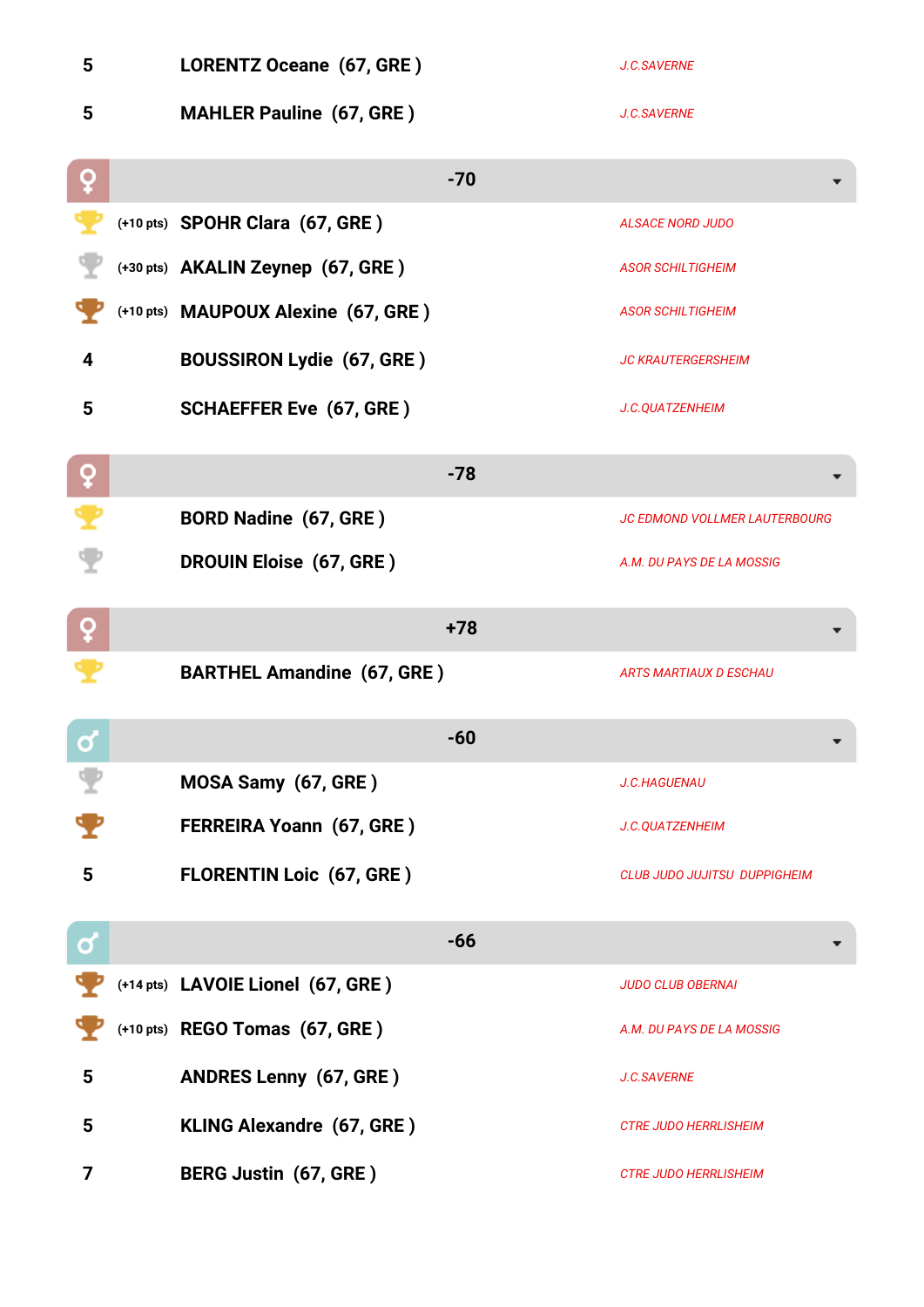| <b>NC</b> | <b>BAUDRY Simon (67, GRE)</b>            | ALLIANCE JUDO BASSE-ALSACE            |
|-----------|------------------------------------------|---------------------------------------|
| <b>NC</b> | <b>GAILLAND Lucas (67, GRE)</b>          | <b>JUDO CLUB OBERNAI</b>              |
| <b>NC</b> | <b>MICAUX Loic (67, GRE)</b>             | <b>J.C.BISCHWILLER</b>                |
| <b>NC</b> | <b>SERTELET David (67, GRE)</b>          | J.C.HAGUENAU                          |
| σ         | $-73$                                    |                                       |
|           | (+30 pts) PHILIPP Timothee (67, GRE)     | <b>JC KRAUTERGERSHEIM</b>             |
|           | (+20 pts) SCHMITT Jean (67, GRE)         | A.R.A.N.I.                            |
| 5         | (+10 pts) BRAHMIA Selim (67, GRE)        | <b>ALLIANCE JUDO BASSE-ALSACE</b>     |
| 5         | <b>GASMAN Alexandre (67, GRE)</b>        | <b>JUDO NETSUJO STRASBOURG NEUDOR</b> |
| 7         | (+10 pts) DURAND Clement (67, GRE)       | <b>J.C.BISCHWILLER</b>                |
| 7         | <b>LAURENT Arthur (67, GRE)</b>          | <b>ALLIANCE JUDO BASSE-ALSACE</b>     |
| <b>NC</b> | <b>RIEFFEL Mikael (67, GRE)</b>          | <b>J.C.HAGUENAU</b>                   |
| <b>NC</b> | <b>VERLAET Etienne (67, GRE)</b>         | <b>J.C.HAGUENAU</b>                   |
|           |                                          |                                       |
| ර         | $-81$                                    |                                       |
|           | (+30 pts) BIGVAVA Archili (67, GRE)      | <b>JC LA WANTZENAU</b>                |
|           | (+10 pts) FONKNECHTEN Jonathan (67, GRE) | <i><b>STRASBOURG UNIV.CLUB</b></i>    |
|           | (+20 pts) LICHTLE Simon (67, GRE)        | <i><b>STRASBOURG UNIV.CLUB</b></i>    |
|           | (+20 pts) SCHWINTE Valentin (67, GRE)    | <b>CLUB JUDO MUNDOLSHEIM</b>          |

**5 BOURGETEAU Antonin (67, GRE )** *STRASBOURG UNIV.CLUB*

**7 (+10 pts) LAZZARONI Vincent (67, GRE )** *JUDO NETSUJO STRASBOURG NEUDOR*

**NC BRUCKMANN Florian (67, GRE )** *CLUB JUDO MUNDOLSHEIM*

**NC ISSENLOR Gatien (67, GRE)** *ARTS MARTIAUX D ESCHAU* 

 $\frac{1}{2}$